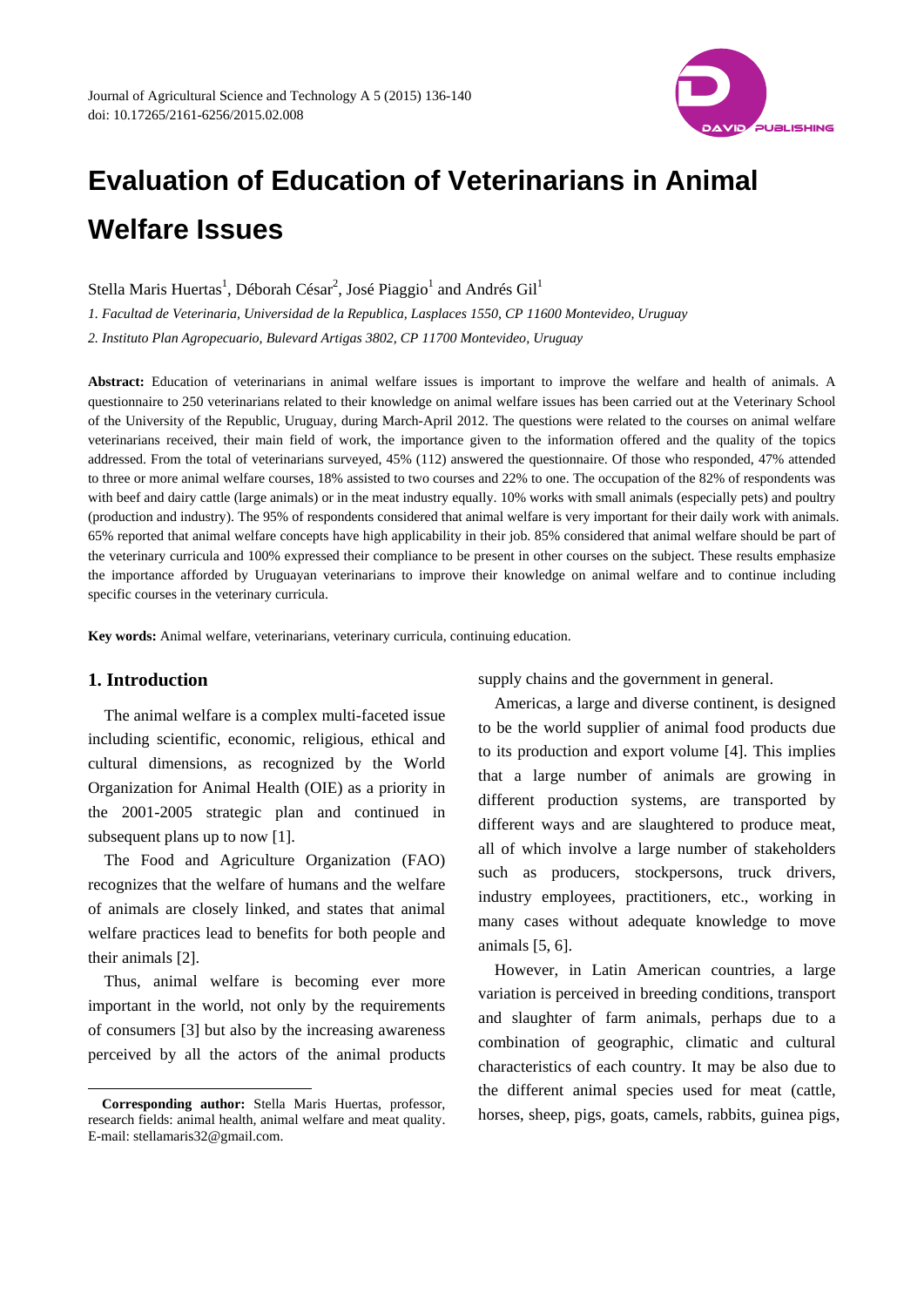fish, etc.), as well as each particular production systems and market characteristics [7].

An improper handling of animals prior to slaughter, such as very long journeys of transport and too many animals per vehicle [8-10], can cause injuries and suffering in the animals, resulting in bruise at the carcasses and thus great economic losses due to condemnations of the final product [11-13].

In this sequence, the role of the veterinarian is crucial in spreading knowledge, increasing awareness, training all the chain's actors and thus contributing to obtain a high quality final product that meets the health and animal welfare of international requirements [14].

Several initiatives in this direction have been carried out in Latin America, including research, training and legislation with encouraging results that trained staff in the implementation of best management practices (BMP) before slaughter reduces the incidence of bruising in cattle and pigs [15, 16].

In the last years, in many Latin American countries, the awareness of animal welfare has been increasing among the stakeholders involved in the animal food products chain, such as producers, farmers, stockpersons, markets and slaughter houses, practitioners and truck drivers. The BMP information has been transmitted through courses and seminars [15, 17].

All the stakeholders play an important role in changing perceptions of animal welfare by increasing public awareness and promoting communication and cooperation [18].

In Uruguay, studies conducted by the Veterinary Faculty of University of the Republic, showed that the most devices to force cattle to move were sticks, electric prods and poorly trained dogs at 62%, 21% and 32%, respectively, all of which could cause injury to the animals [19].

Other studies also showed associations among different factors affecting the animals at pre-slaughter stages, such as the distance from the farms to slaughter plants, the state of routes travelled, sharp devices used to move the animals and the consequent presence of bruises at the carcasses [11].

There is no data in the country or in the region about the information on animal welfare received by the veterinarians. The main objective of this work was to collect information about the perception of practitioners on training programs and their willingness to continue receiving information and training on animal welfare.

## **2. Materials and Methods**

A brief questionnaire was sent by email to 250 veterinarians, whose data were in the database of the Veterinary Faculty of the University of the Republic of Uruguay, at the Continuing Education Program which has been taken as a course related to animal welfare issues. The details of questions are shown in Table 1.

Descriptive analysis of the data was performed with a statistical package Intercooled Stata 11.2 (2009) in order to obtain the frequencies of each variable considered [20].

# **3. Results and Discussion**

The survey was carried out during February-March 2012. From 250 veterinarians surveyed, 112 (45%) answered the questionnaire. Fig. 1 shows that almost half of the veterinarians attended to more than three animal welfare courses in the last time in the country. Fig. 2 shows an interesting breaking point since 2010 with an increasing tendency of animal welfare courses attended by the veterinarians along the last years. These actions may be due to the setting up of the OIE collaborating centre on animal welfare in May of 2009 [21].

The 82% of respondents worked with large animals (mainly beef cattle) and in meat industry equally. This characteristic is typical in Uruguay, a small South American country, with approximately 3 million people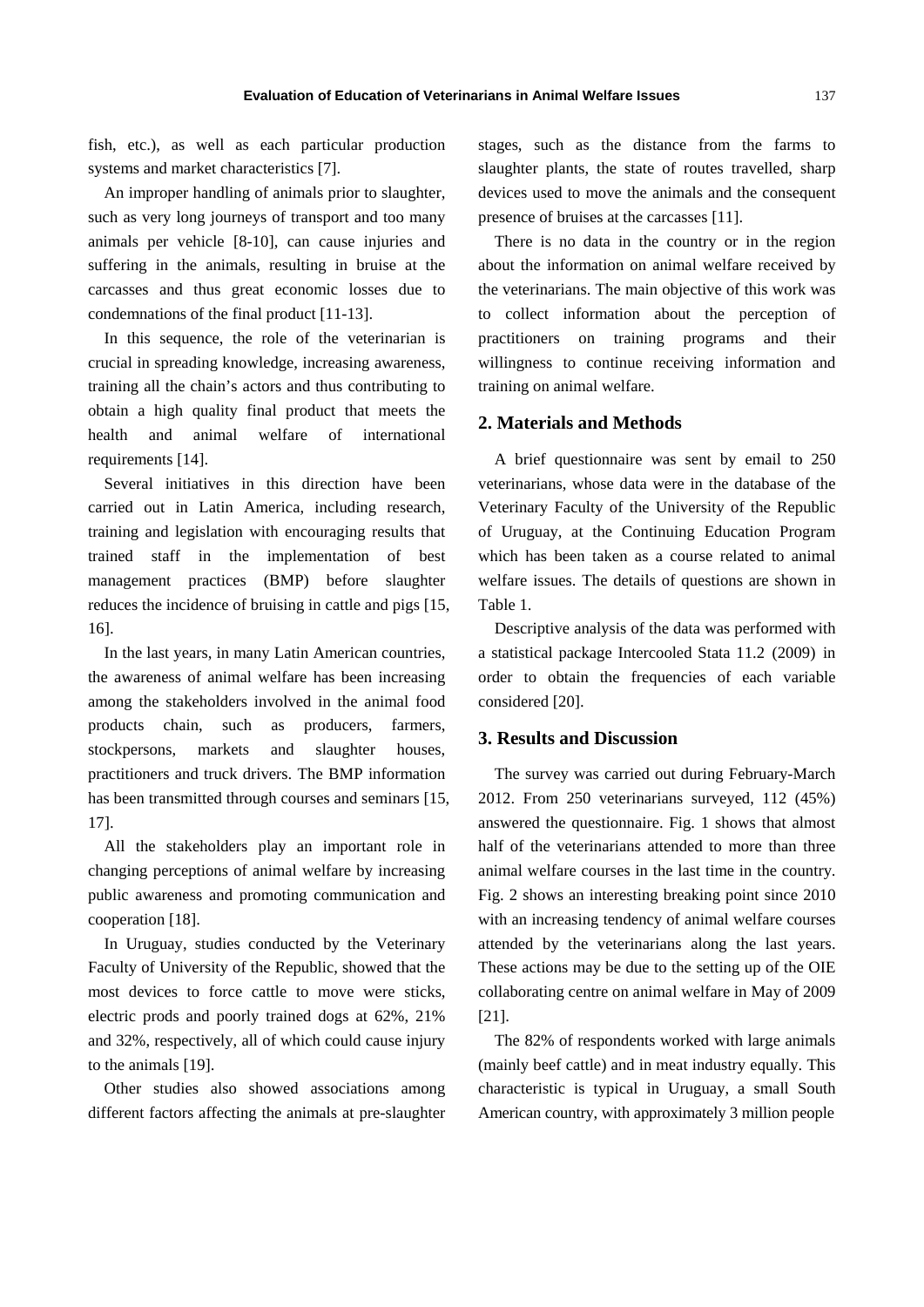|  | Table 1 Brief questionnaire sent by email to 250 Uruguayan veterinarians. |
|--|---------------------------------------------------------------------------|
|  |                                                                           |

| Dear Colleague please fill in the blanks:                                                                                                                                |              |                 |                                 |                   |  |       |
|--------------------------------------------------------------------------------------------------------------------------------------------------------------------------|--------------|-----------------|---------------------------------|-------------------|--|-------|
| 1. How many courses animal welfare/good management practices have you performed?                                                                                         |              |                 |                                 |                   |  |       |
| Two<br>One                                                                                                                                                               |              | Three           |                                 | More than three   |  |       |
| 2. Do you remember the years?                                                                                                                                            |              |                 |                                 |                   |  |       |
| 3. In what area do you work?                                                                                                                                             |              |                 |                                 |                   |  |       |
| Large animals (cattle, sheep, horses)                                                                                                                                    | <b>Birds</b> | Small (company) | Food industry<br>meat industry) | (slaughter house, |  | Other |
| 4. What importance do you assigned to animal welfare/good management practices for technical performance of the veterinarian or<br>handlers?                             |              |                 |                                 |                   |  |       |
| High                                                                                                                                                                     | Media        |                 | Low                             |                   |  |       |
| 5. Was the information received in the courses on animal welfare/good management practices useful for your daily work with<br>animals?                                   |              |                 |                                 |                   |  |       |
| Little                                                                                                                                                                   | Much         |                 | Nothing                         |                   |  |       |
| 6. Although animal welfare was not part to the Curricula when you took the veterinary courses, do you believe that it would be<br>necessary in the current vet training? |              |                 |                                 |                   |  |       |
| Yes                                                                                                                                                                      |              | N <sub>0</sub>  |                                 |                   |  |       |
| 7. Are you willing to attend an activity relating to this subject again?                                                                                                 |              |                 |                                 |                   |  |       |
| Yes                                                                                                                                                                      |              | No              |                                 |                   |  |       |



**Fig. 1 Numbers of courses attended by each Uruguayan veterinarians according to their answers in February-March 2012.** 



**Fig. 2 Evolution of animal welfare courses attended by Uruguayan veterinarians along the last years.**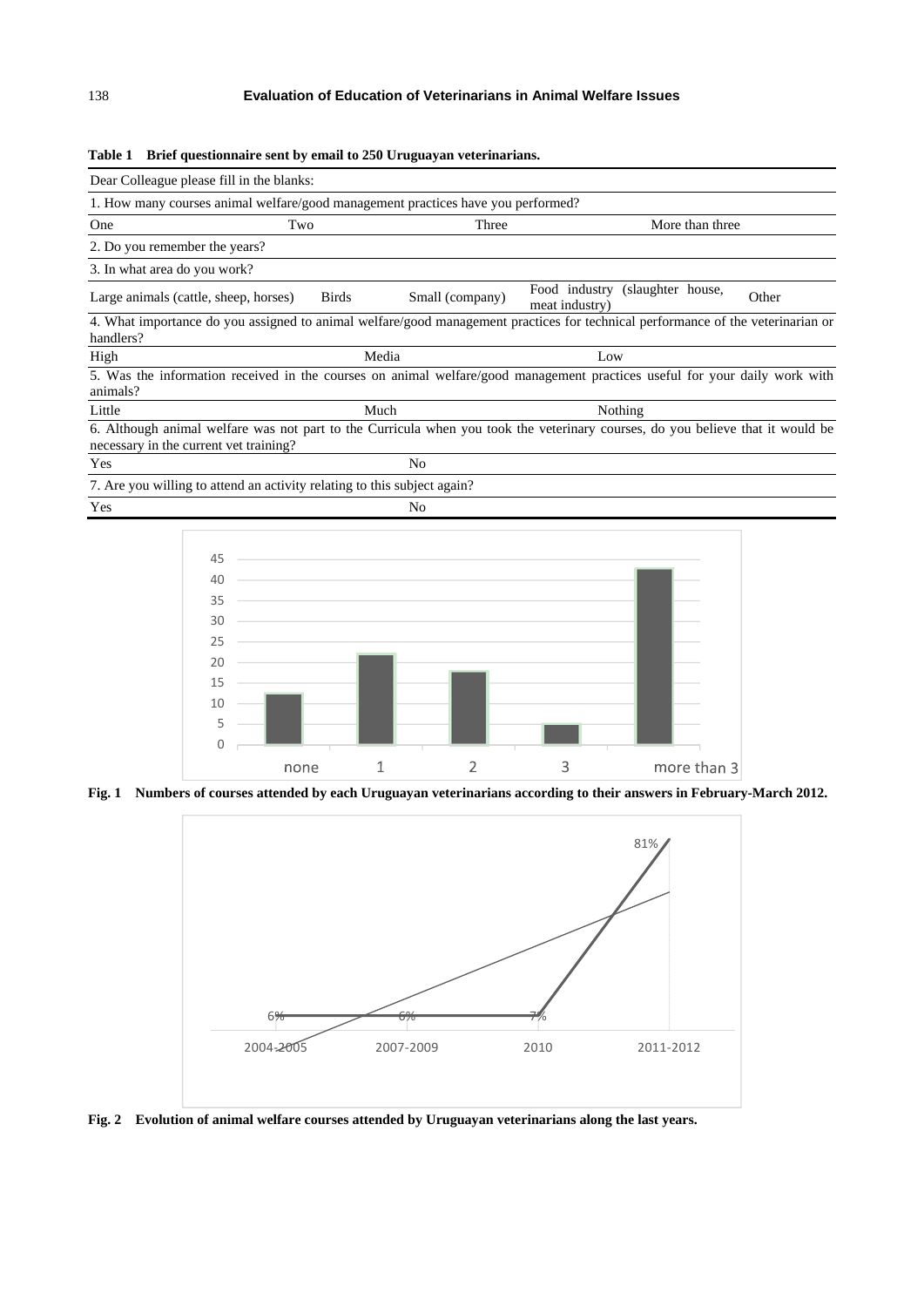and almost 12 million cattle head of European breeds for beef production and exporting of high quality meat to the world [14]. So it is crucial that veterinarians working with production animals should be involved with the "general principles for the welfare of animals in livestock production systems", which was supported and adopted by the OIE in a guide to develop animal welfare standards [21]. The 10% of the veterinarians answered that they worked with small animals (especially pets) and poultry (production and industry) and the rest did not answer this question.

The 95% of respondents considered that animal welfare concept is very important for their daily work with animals and also in relation to the applicability in their daily work. 65% reported that animal welfare has high relevance in their jobs. It is remarkable that veterinarians surveyed belong to the database of the Continuing Education Program, so perhaps they are better predisposed to attend those kinds of courses.

When asked whether they considered that the animal welfare should be part of the veterinary curricula, 85% considered that it should be part and all of them have expressed their compliance to be present in other courses on the subject.

These outcomes clearly showed that the OIE collaborating centre on animal welfare and livestock production systems, a consortium among Chile, Uruguay and Mexico, is working closely with the OIE official delegates and the Uruguayan animal welfare Focal Point of the Veterinary Services, increasing the awareness on animal welfare and promoting the training of all stakeholders including veterinarians [17, 21].

### **4. Conclusions**

These results show clearly the importance of the transfer and exchange of knowledge among all the stakeholders to improve animal welfare in the country and in the region. And it contributes to improve food quality and safety as well as operator security and productivity of the sector.

It is necessary to continue spreading the animal welfare to all professionals, also including those who work in other areas.

Dissemination of knowledge and training of animal welfare issues among veterinarians are the key to achieve substantial improvements as drivers of animal welfare policy in the Americas.

Definitely, training of veterinarians is a key element to improve animal welfare through a big change in mind and attitude towards animals.

#### **Acknowledgments**

The authors thank Dr. Teresita Alonso of the Continuing Education Program at the Facultad de Veterinaria de la Universidad de la República for her cooperation.

# **References**

- [1] World Organization for Animal Health (OIE). 2014. "OIE's Achievements in Animal Welfare." Accessed April 18, 2015. http://www.oie.int/en/animal-welfare/animal-welfare-key -themes/.
- [2] Food and Agriculture Organization (FAO). 2008. "Capacity Building to Implement Good Animal Welfare Practices." In *Proceedings of FAO Expert Meeting,* 8.
- [3] European Commission. 2007. "Attitudes of EU Citizens towards Animal Welfare." Special Eurobarometer 270/ Wave 66.1-TNS Opinion & Social. Accessed April 18, 2015. http://ec.europa.eu/public\_opinion/archives/ebs/ebs \_270\_en.pdf.
- [4] Food and Agriculture Organization (FAO). 2009. "The State of Food and Agriculture 2009: Livestock in the Balance." Accessed May 12, 2015. http://www.fao.org/docrep/012/i0680e/i0680e00.htm.
- [5] Huertas-Canén, S. M. 2012. "Good Management Practices during Loading and Transport to the Slaughter House." In *Animal Welfare, Productivity and Quality of Meat,* 2nd ed.. Mexico: Elsevier, 139-54. (in Spanish)
- [6] Huertas-Canén, S. M., Mota-Rojas, D., Zermeño-Acosta, M., and Borderas-Tordesillas, F. 2012. "Assessment Methods of Driving Animals for Slaughter." In *Animal Welfare, Productivity and Quality of Meat,* 2nd ed.. Mexico: Elsevier, 91-114. (in Spanish)
- [7] Gallo, C. 2012. "Animal Welfare and Meat Quality in Latin America." In *Animal Welfare, Productivity and Quality of Meat,* 2nd ed.. Mexico: Elsevier, 3-11. (in